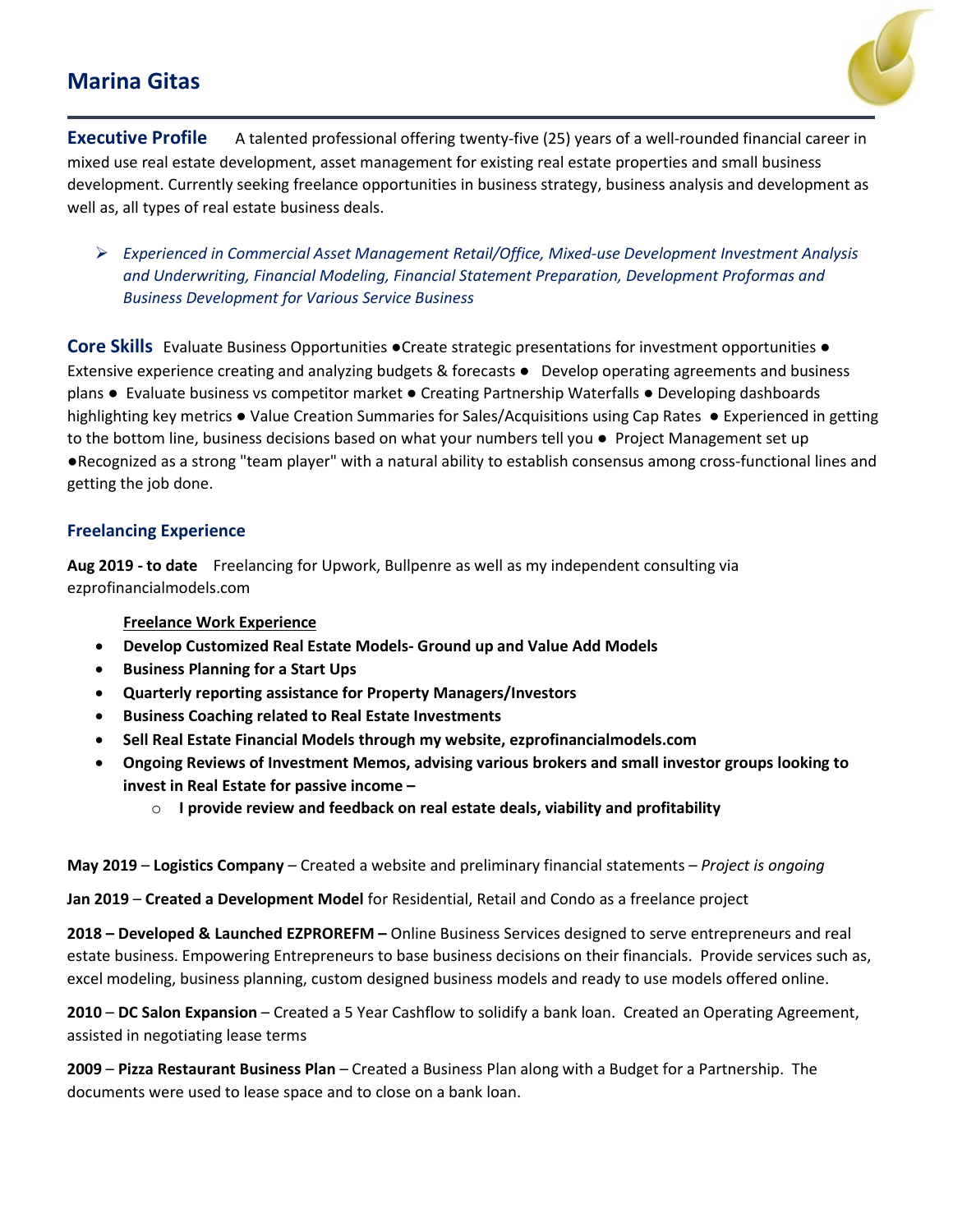## **Most Recent Corporate Role - Directing Executive Team Decisions via Financial Analytics and Deal Structures**

*The Yards SE DC (42 acres) - responsible for all aspects of financial underwriting on: Infrastructure, Commercial Office/Retail, Hospitality and Residential* ground up development and redevelopment of historical buildings. Projected costs \$10-\$400M; consists of 1M sf developed, 788K under construction & 3.2M sf predeveloped parcels

*Co-developed The Yards Marina –* 40 boat slips, ~\$3M project cost; participated in contractor meetings, negotiated operating agreement, ground lease agreement, contribution/distribution waterfall, approved initial operating budget

*Waterfront Station JV partnership - reporting and analytics of development, leasing and sale of* 640K sf Office/Retail/ grocery store for \$356M (\$556/SF) @ a 5.6% cap rate 2010. Participated in due diligence and buy out negotiations with partners on \$20M sale of two vacated office towers (440K SF) for conversion to 530 apartment units 2011. Developed value creation & complex waterfall results for executives which drove the "sell" over "hold" decision

#### *Ballston Mall redevelopment (Ballston Quarter) responsible for compiling key financial models and metrics that drove*

*redeveloping the project*-360K sf Retail and a ground up development of a 406 unit residential rental tower. Partnered with the VP's of development, leasing and operations to develop NOI, cost projections, public infrastructure and JV partnership negotiations. Co-presented with developers to leadership for final approved project, currently under construction (\$360M project cost, plus \$54M bond financed public improvements). Currently responsible for JV reporting, project cost reporting oversight, monitoring leasing updates and potential project risks. Partner with internal leasing team and brokers to review retail leases, compared to projections.

#### **Professional Experience**

## *2/2007 – 7/2019 Forest City Realty Trust (Brookfield Properties), located in SE DC*

#### - *Investment Reporting Regional Manager*

Responsible for analytics presented to Investment committee. Responsible for providing underwriting to approx. 9 developers based on company financial guidelines, supported by 2 business analysts, 2 development associates. Portfolio consists of mixed use, apartments (affordable & market), retail and office. (Regions: DC, NJ, Baltimore & Philadelphia)

- Oversight for all regional reporting of development projects to corporate & JV partners. Monthly reporting and review of pipeline, dashboard including value creation, project returns, IRR, equity multiples, operating margins, leasing, occupancy, reporting financial risks, budget variances, equity requirements and capital calls
- Partnered with developer and legal associates to review purchase and sale agreement, development agreement, leasing agreements, reciprocal easement agreement, interim use programs
- Responsible for financial impact of retail and office lease terms, participate in lease negotiations
- Responsible for executive level market strategy presentations on potential development
- Evaluated buyout of partners on a lucrative development deal \$6M buyout on land value, completed value estimated at \$176M 365 unit residential rental (@5% cap)
- Analyze key deal negotiations for partner buyouts, the result of one such analysis saved the company \$2M in a partner buy out
- Partnered with developer and tax associates on real estate tax assessment appeals, monitor outcomes
- Partnered with finance team on construction loan due diligence and refinancing efforts
- Collaborate with developers in responding to potential development deals (RFPs)
- Designed and implemented master site allocation model, now used as a company standard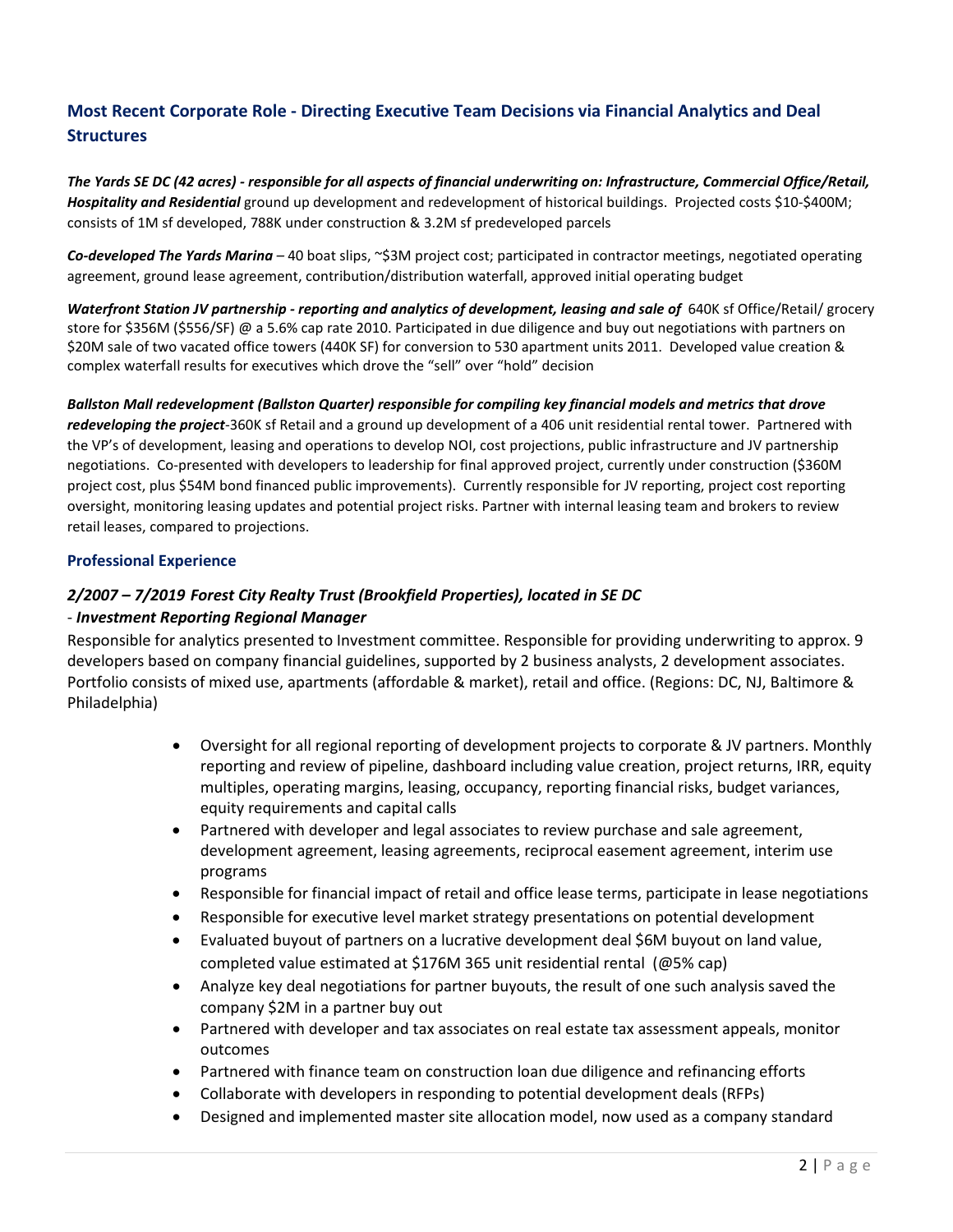- Responsible for design and review of complex financial models for joint ventures, acquisitions and dispositions. Create distribution waterfalls and promote structures for partnership agreements
- Partnered with operating team to develop Net Operating Income assumptions as assets transition to operations
- Responsible for reviewing reporting on-going development vs budget variances, cash flow projections and annual budgets. Interpreting REIT accounting policies

## *1998 - 2007 CarrAmerica Realty Trust, Washington DC - Asset Management – Finance Manager*

Assisted VP of Asset Management in analyzing portfolios in DC (4.5 SF), Northern/Southern California (7.8M SF) and Seattle/Portland (2M SF). Property types consisted of high rise/campus office, biotech, primarily class-A full service and triple net.

- Improve financial performance through continuous monitoring of leasing, review of property management budget and various analysis. Provide early identification of leasing risks and make recommendations to stay on track with projections
- Co-manage with the VP of Operations in the Seattle Market daily financial analysis and preparation of forecast/budget presentations to senior executives
- Full responsibility of day to day guidance to 6 Market Finance managers. Quarterly and annual review of regional budget projections
- Participate in portfolio tours, evaluating scenarios to optimize asset value. Timing of projected leasing with capital improvements. Assist in review of five year capital plan
- Coordinate funding requests with Joint Venture partners, prepare cash flow projections
- Prepare key statistic reports, including NOI, run rates, lease statistics and mark to market
- Review leasing transactions vs budgeted assumptions. Assess tenant credit
- Monitor financials of acquisitions vs pro-forma underwriting (Argus model)
- Argus modeling during the buyout of CarrAmerica by Blackstone, various markets

## *2001 – 2004 CarrAmerica Realty Trust - Director of Financial Planning & Analysis*

Manage budget/forecast model (Hyperion Pillar). Ensure process efficiencies and data consolidation integrity across all regions. Participated in budget model design, testing and implementation across the company.

- Responsible for preparing consolidated budgeting and forecasting for the company. Assist in preparing annual budget and quarterly forecast presentations to senior executives
- Responsible for monitoring and reporting of capital plans, property acquisitions, dispositions
- Participated in implementation and design of new forecast model, testing, and training
- Manage & develop budget system procedural documentation, train and support program users
- Partnered with asset management & technical designers, in designing and implementing a leasing assumption web based application that facilitated forecasting for property managers
- Coordinate  $3<sup>rd</sup>$  Party owners' property budget and forecast preparation, provide guidance on budget packages to property managers

## *1999 – 2001 - CarrAmerica Realty Trust - Portfolio Accounting Manager, Special Projects/Process*

*Improvement* Responsible for reviewing and reporting to external partners on 7 joint venture properties, coordinate with senior managers on deadlines for reporting, budgeting and tax issues. Work with Auditors on accounting reporting initiatives

• Key resource for implementing an enhanced monthly consolidation reporting package